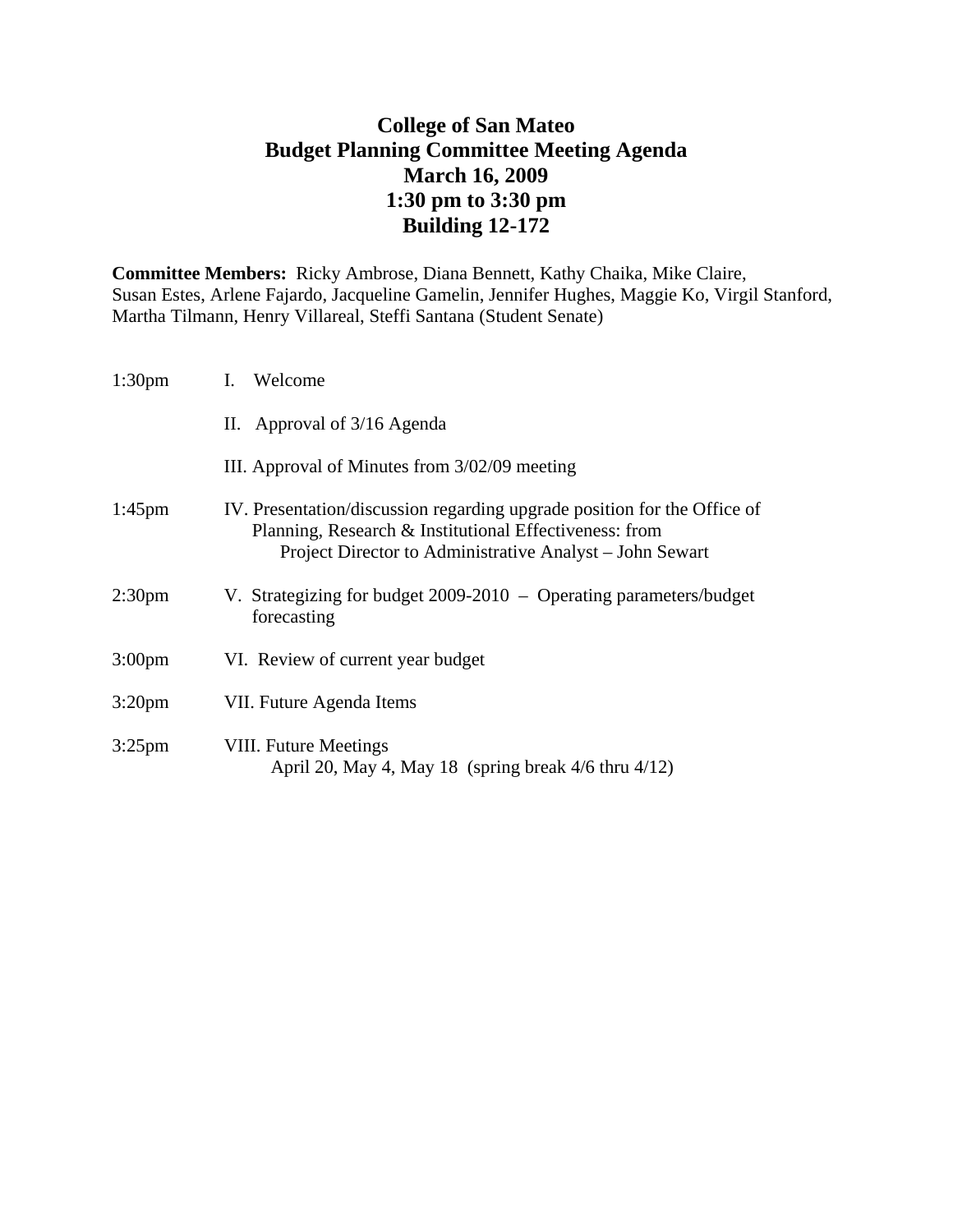# **College of San Mateo Budget/Planning Committee Meeting Agenda May 5, 2008 1:30 p.m. to 3:30 p.m. Building 18-206 (Faculty Center)**

**Committee Members:** Rick Ambrose, Jeremy Ball, Kathy Chaika, Mike Claire, Susan Estes, Arlene Fajardo, Jacqueline Gamelin, Jennifer Hughes, Maggie Ko, Christianne Marra, Virgil Stanford, Martha Tilmann, Henry Villareal, Student member(s)

- 1. Welcome
- 1. Review notes from last meeting
- 2. Review agenda
- 3. 320 report update Henry
- 4. Update on financial condition Virgil
- 5. Old business
- 6. New business Additional full-time Chemistry faculty position - Susan

Next meeting date: Tentatively: Monday, May 19, 2008 at 1:30 p.m. to 3:30 p.m. Location: TBA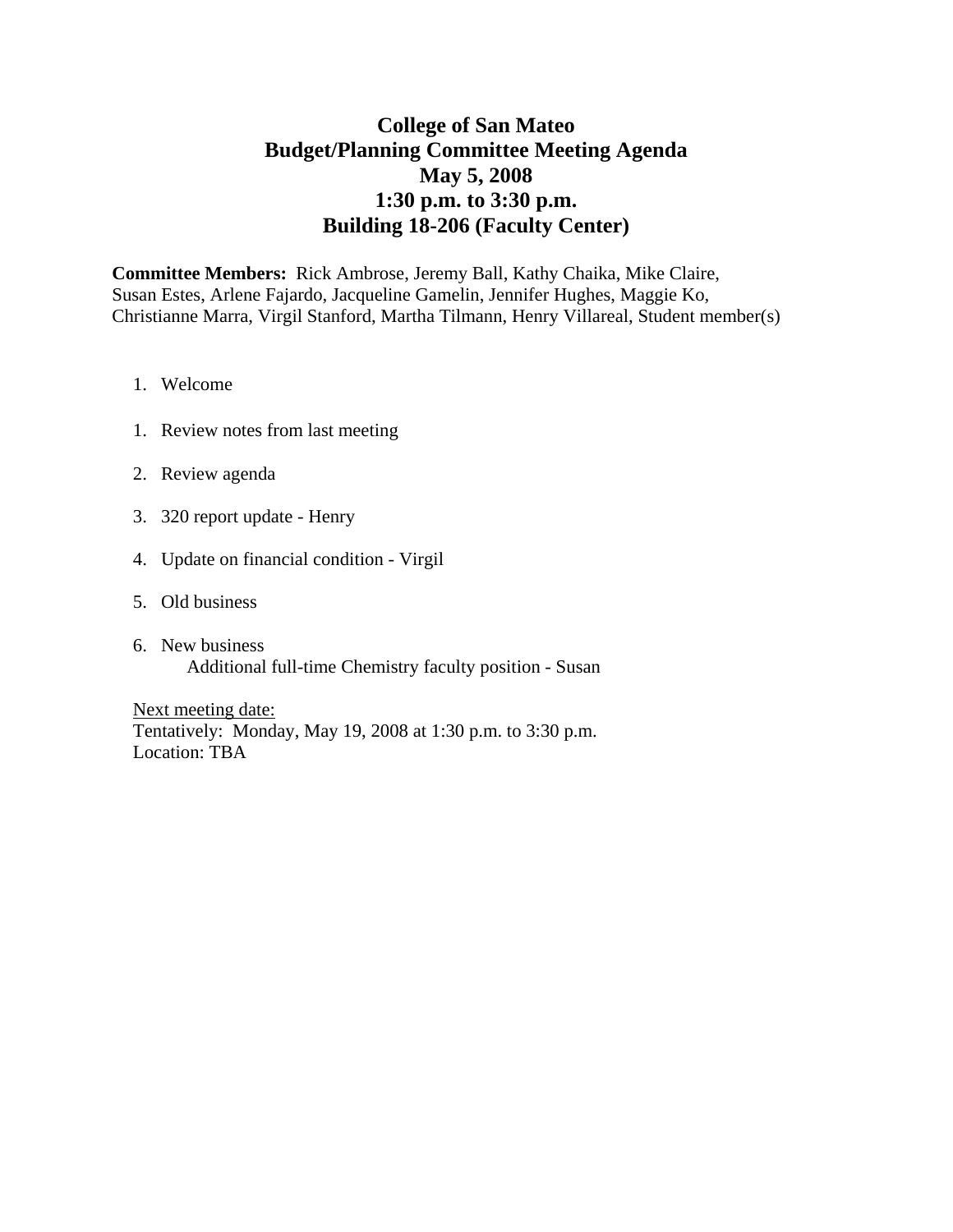### **College of San Mateo Budget Subcommittee Meeting Agenda April 21, 2008 1:30 p.m. to 3:30 p.m. Building 1, Rm 115**

**Subcommittee Members:** Rick Ambrose, Jeremy Ball, Kathy Chaika, Mike Claire, Susan Estes, Arlene Fajardo, Jacqueline Gamelin, Jennifer Hughes, Maggie Ko, Christianne Marra, Virgil Stanford, Martha Tilmann, Henry Villareal, Student member(s)

- 1. Welcome
- 1. Review notes from last meeting
- 2. Review agenda
- 3. FTE's target for next spring
- 4. Possible additional faculty positions as a result of retirements
- 5. Old business
- 6. New business
- Next meeting date:

Monday, May 5, 2008, 1:30 to 3:30 p.m., Bldg. 18, Rm. 206 (Faculty Center)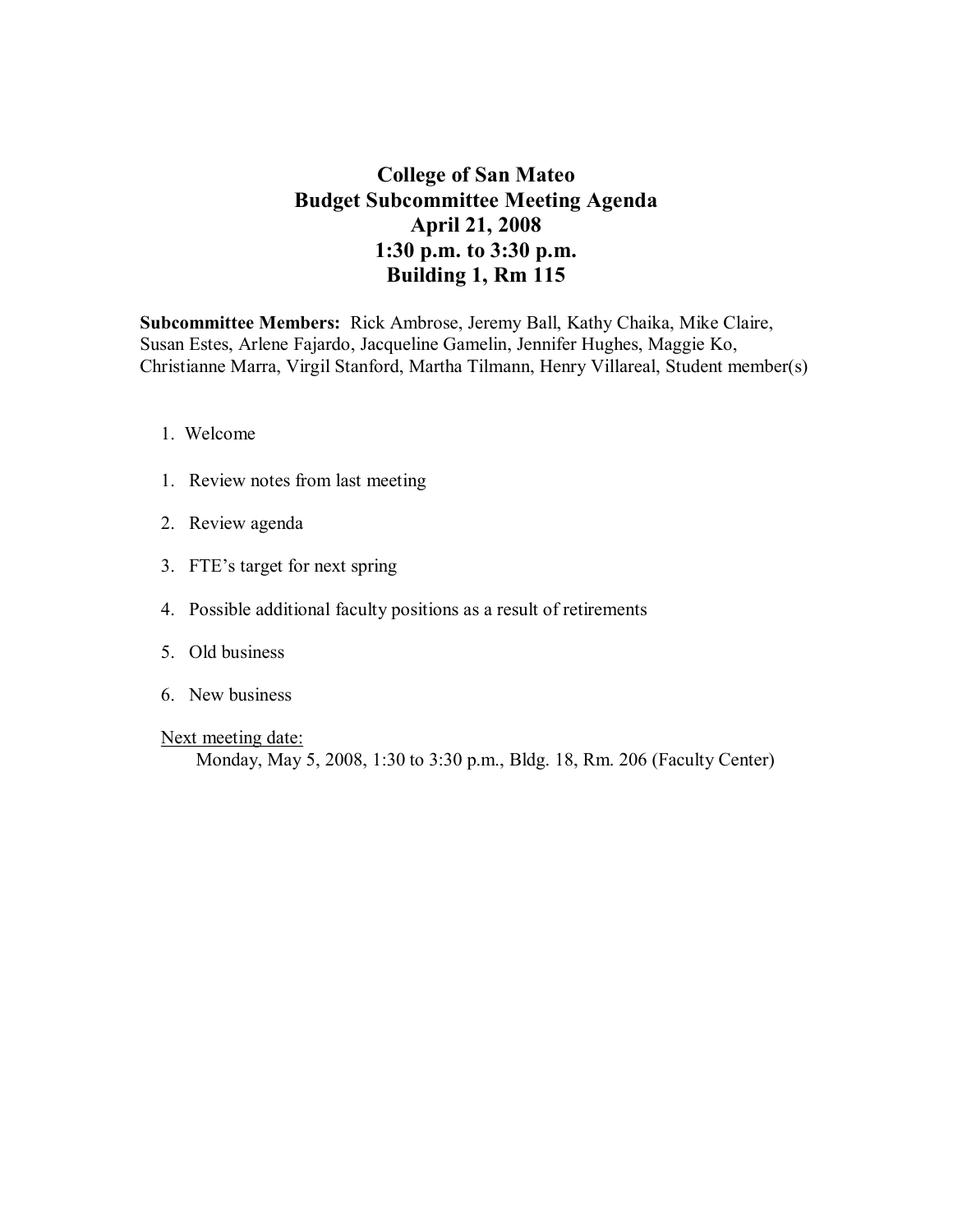# **College of San Mateo Budget Subcommittee Meeting Agenda April 7, 2008 1:30 pm to 3:30 pm Building 1-115**

**Subcommittee Members:** Ricky Ambrose, Jeremy Ball, Kathy Chaika, Mike Claire, Susan Estes, Arlene Fajardo, Jacqueline Gamelin, Jennifer Hughes, Maggie Ko, Christianne Marra, Virgil Stanford, Martha Tilmann, Henry Villareal, Student member(s)

- 7. Welcome
- 8. Review notes from last meeting
- 9. Review agenda
- 10. Educational Master Plan Update ( Jeremy Ball)
- 11. Comparative Report CSM/Skyline (Mike Claire)
- 12. Discussion of Budget and Planning Calendar (Virgil Stanford)
- 13. Organizational charts for President's Office and KCSM
- 14. Old business
- 15. New business

Next meeting dates: Monday, April 21, 2008 Monday, May 5, 2008

#### Time:

1:30 p.m. to 3:30 p.m.

#### Location:

Building  $1-115$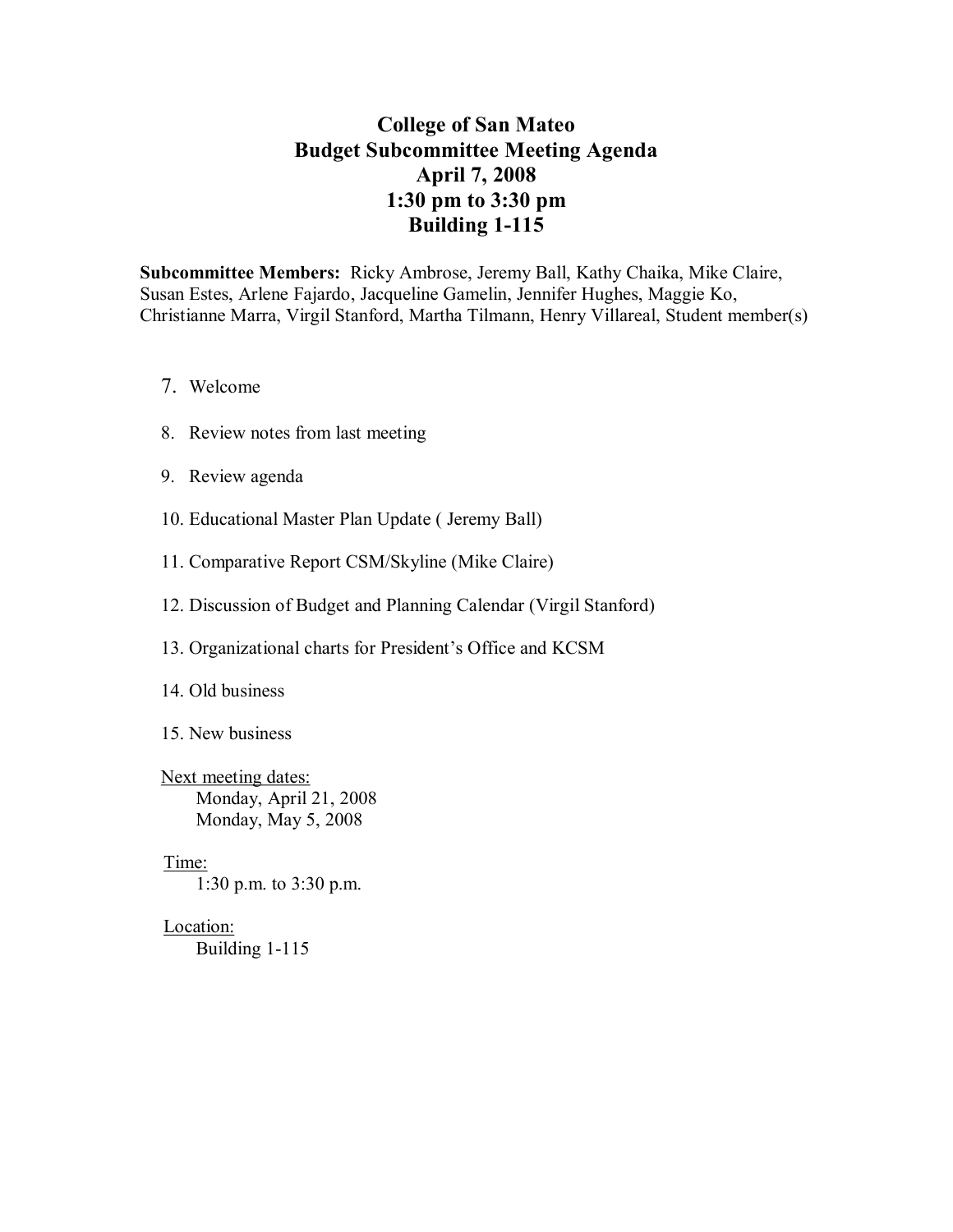# **College of San Mateo Budget Subcommittee Meeting Agenda March 24, 2008 1:30 pm to 3:30 pm Building 1-115**

**Subcommittee Members:** Ricky Ambrose, Jeremy Ball, Kathy Chaika, Mike Claire, Susan Estes, Arlene Fajardo, Jacqueline Gamelin, Jennifer Hughes, Maggie Ko, Christianne Marra, Virgil Stanford, Martha Tilmann, Henry Villareal, (Student Members)

- 1. Welcome
- 2. Review notes from last meeting
- 3. Review agenda
- 4. Presentation-Organizational Charts (Jennifer Hughes)
- 5. Educational Master Plan update (Jeremy Ball)
- 6. Develop Planning Process for classified position request (Virgil Stanford)
- 7. Old business
- 8. New business

Next meeting dates: Monday, April 7, 2008 Monday, April 21, 2008 Monday, May 5, 2008 Time: 1:30 p.m. to 3:30 p.m. Location: Building  $1-115$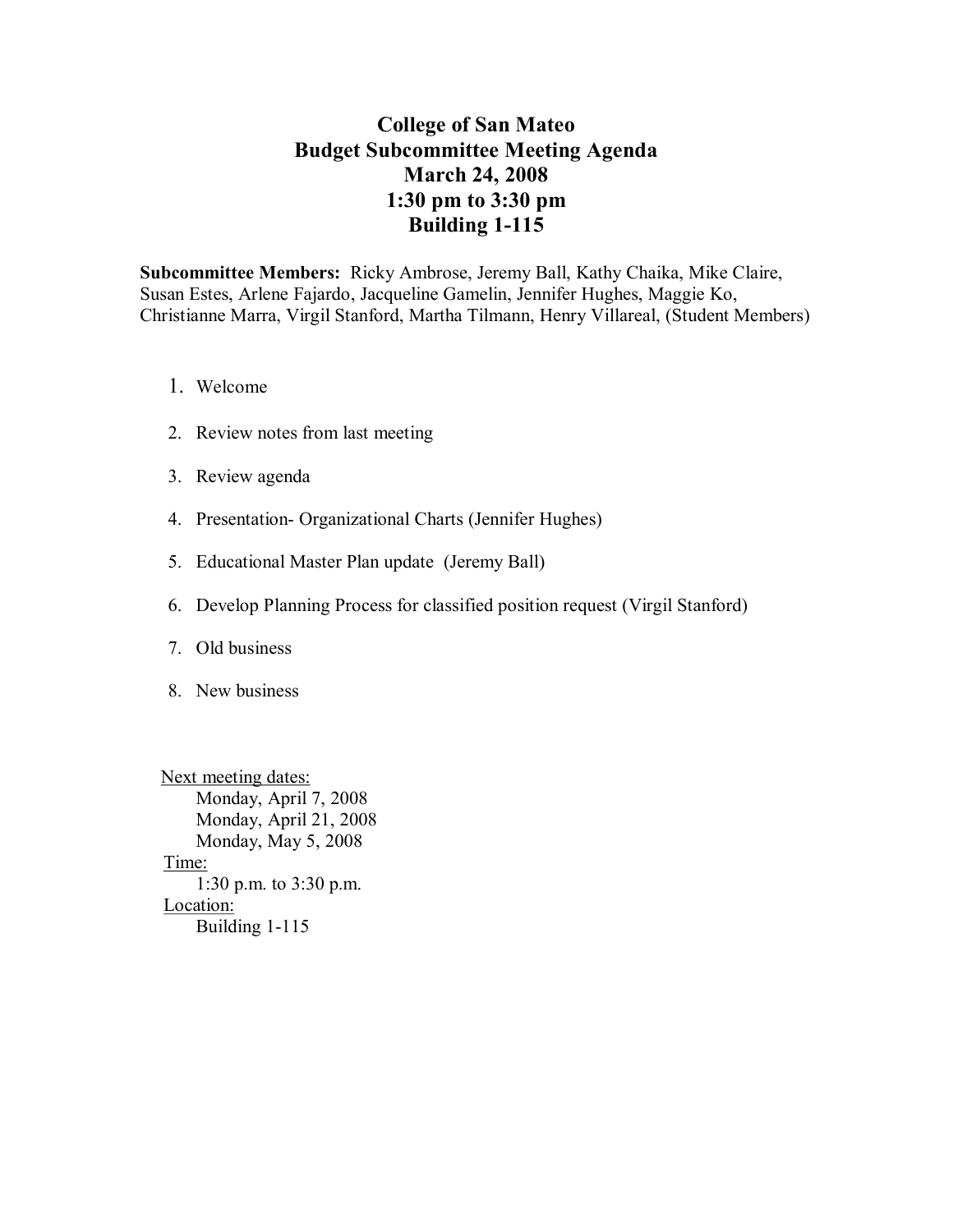# **College of San Mateo Budget Subcommittee Meeting Agenda March 3,2008 1:30 pm to 3:30 pm Building 1-115**

**Subcommittee Members:** Ricky Ambrose, Jeremy Ball, Kathy Chaika, Mike Claire, Arlene Fajardo, Jacqueline Gamelin, Jennifer Hughes, Maggie Ko, Christianne Marra, Aaron Schaefer, Virgil Stanford, Martha Tilmann, Henry Villareal

- 1. Welcome
- 2. Review notes from last meeting
- 3. Review agenda
- 4. Program Improvement and Viability Process
- 5. (Susan Estes)
- 6. Distribution of 2007-08 Mid-Year Budget Report
- 7. Old business
- 8. New business

Next meeting dates: Monday, March 24, 2008 Monday, April 7, 2008 Monday, April 21, 2008 Monday, May 5, 2008 Time: 1:30 p.m. to 3:30 p.m. Location: Building  $1-115$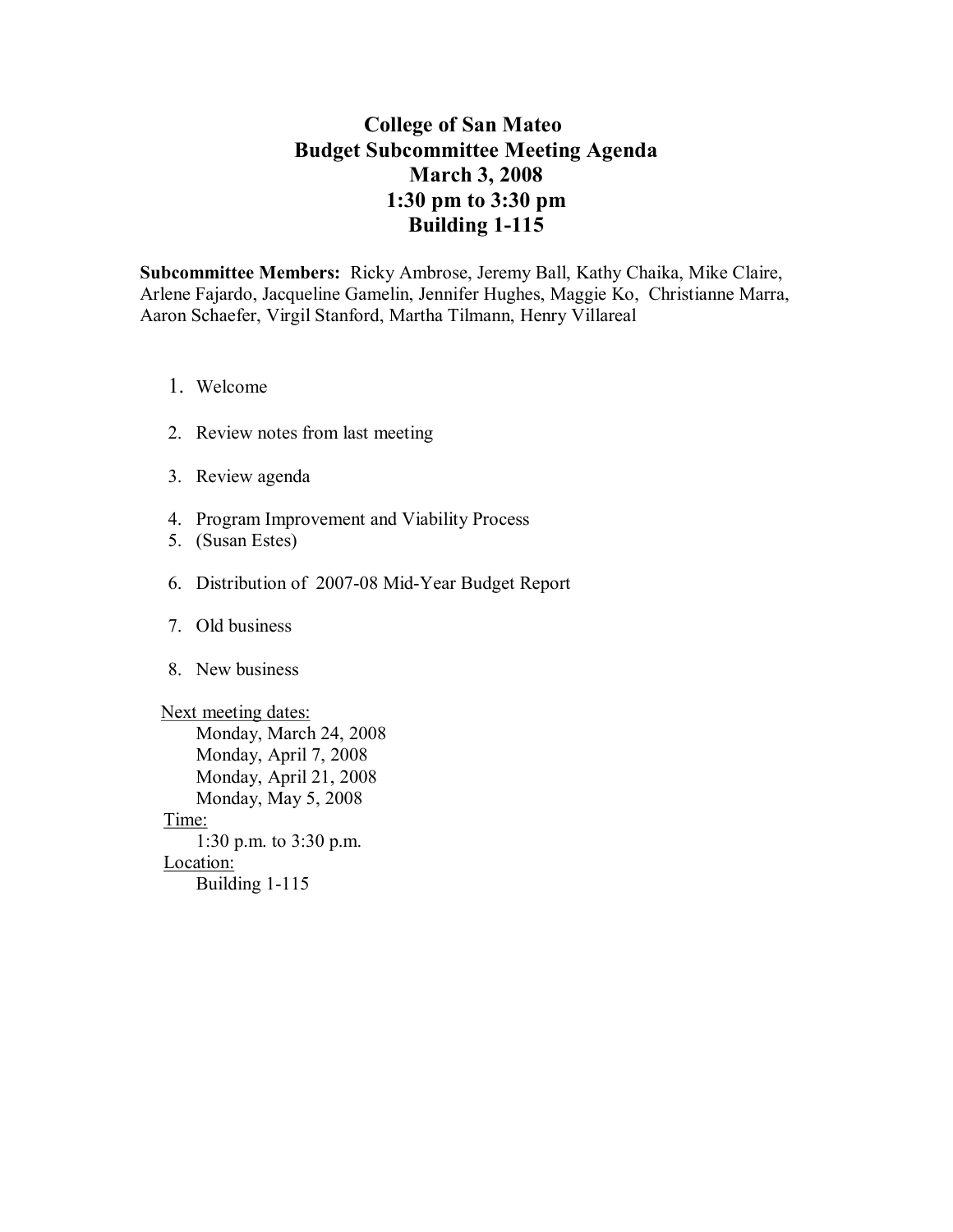# **College of San Mateo Budget Subcommittee Meeting Agenda February 4, 2008 1:30 p.m. to 3:00 p.m. Building 1-115**

**Subcommittee Members:** Ricky Ambrose, Jeremy Ball, Kathy Chaika, Mike Claire, Susan Estes, Arlene Fajardo, Jacqueline Gamelin, Jennifer Hughes, Maggie Ko, Christianne Marra, Virgil Stanford, Martha Tilmann, Henry Villareal, (Student Members)

- 1. Welcome
- 2. Review notes from last meeting
- 3. Review agenda
- 4. Recommendation on deletion and addition of classified positions (Jennifer Hughes and Beverley Madden)
- 5. Charging post retirement benefits to categorical and grant programs (Virgil Stanford)
- 6. Program Improvement and Viability Process (Susan Estes)
- 7. Old business
- 8. New business

Next meeting dates: Monday, March 3, 2008 Monday, March 24, 2008 Monday, April 7, 2008 Monday, May 5, 2008 Time: 1:30 p.m. to 3:00 p.m. Location: Building  $1-115$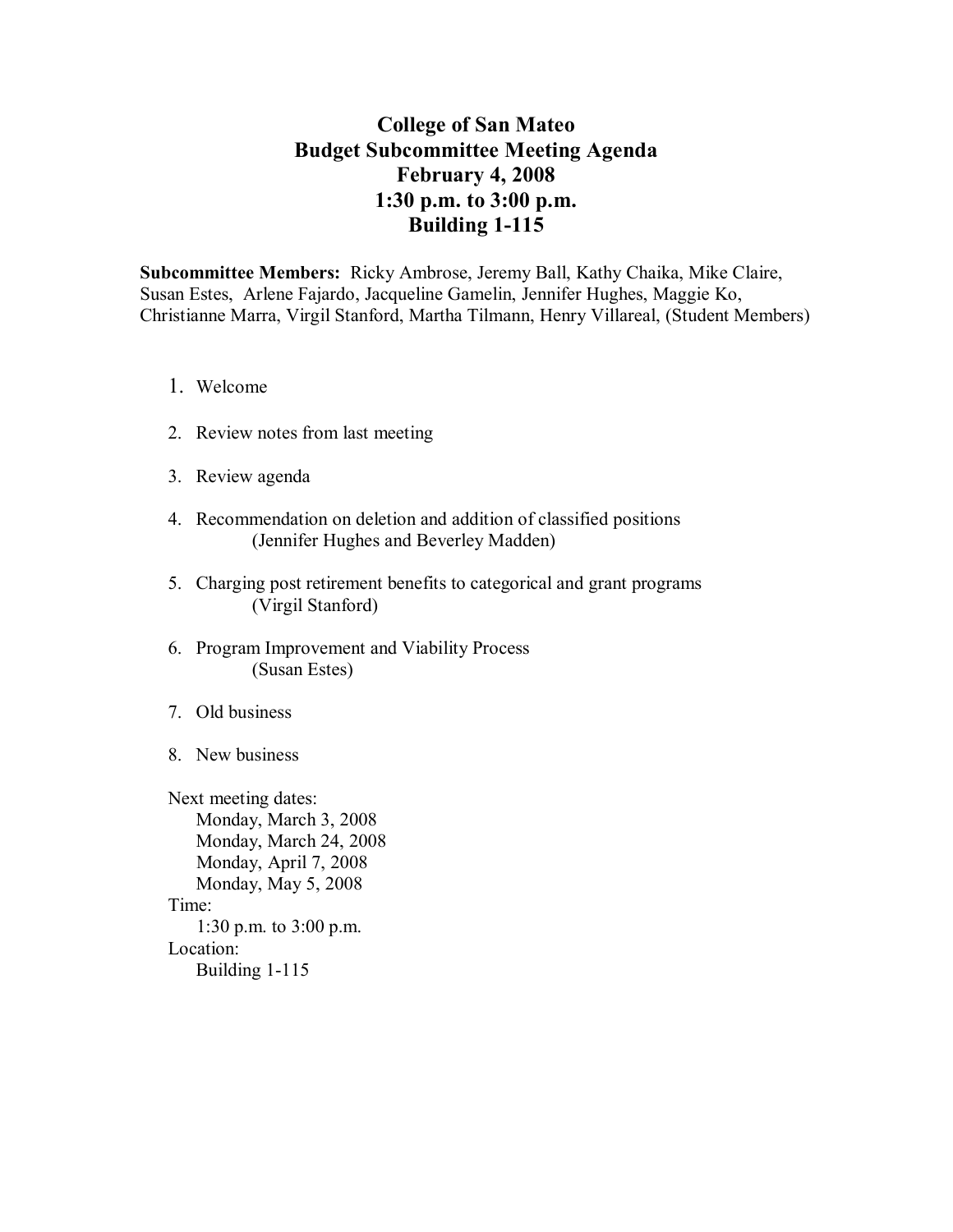# **College of San Mateo Budget Subcommittee Meeting Agenda December 10, 2007 1:30 p.m. to 3:00 p.m. Building 1-115**

**Subcommittee Members:** Ricky Ambrose, Jeremy Ball, Kathy Chaika, Mike Claire, Arlene Fajardo, Jacqueline Gamelin, Jennifer Hughes, Maggie Ko, Christianne Marra, Virgil Stanford, Martha Tilmann, Henry Villareal

- 1. Welcome
- 2. Review notes from last meeting
- 3. Review agenda
- 4. Program Improvement and Viability; continue the process of looking at low
- 5. enrolled programs (Susan)
- 6. Old business
- 7. New business

Next meeting dates: Spring 2008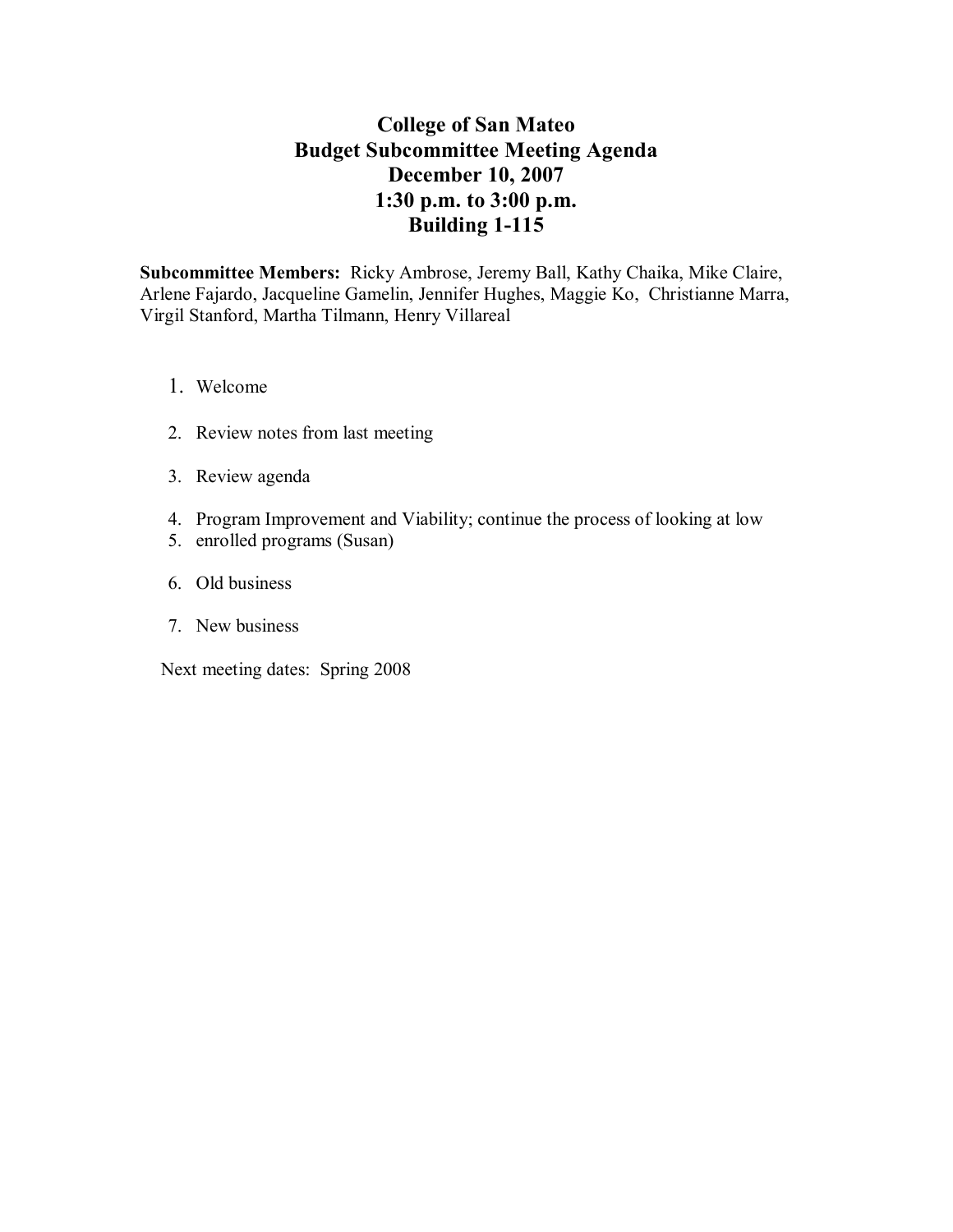# **College of San Mateo Budget Subcommittee Meeting Agenda November 19, 2007 1:30 pm to 2:30 pm Building 1-115**

**Subcommittee Members:** Ricky Ambrose, Jeremy Ball, Kathy Chaika, Mike Claire, Arlene Fajardo, Jacqueline Gamelin, Jennifer Hughes, Maggie Ko, Virgil Stanford, Martha Tilmann, Henry Villareal, Christianne Marra

- 1. Welcome
- 2. Review notes from last meeting
- 3. Review agenda
- 4. Number of new faculty positions for next year (Mike)
- 5. Continue 1310 discussion (Virgil)
- 6. Program Improvement and Viability Process (Susan)

Next meeting date: Monday, December 10, 2007 1:30 p.m. – 2:30 p.m. Building 1, room 115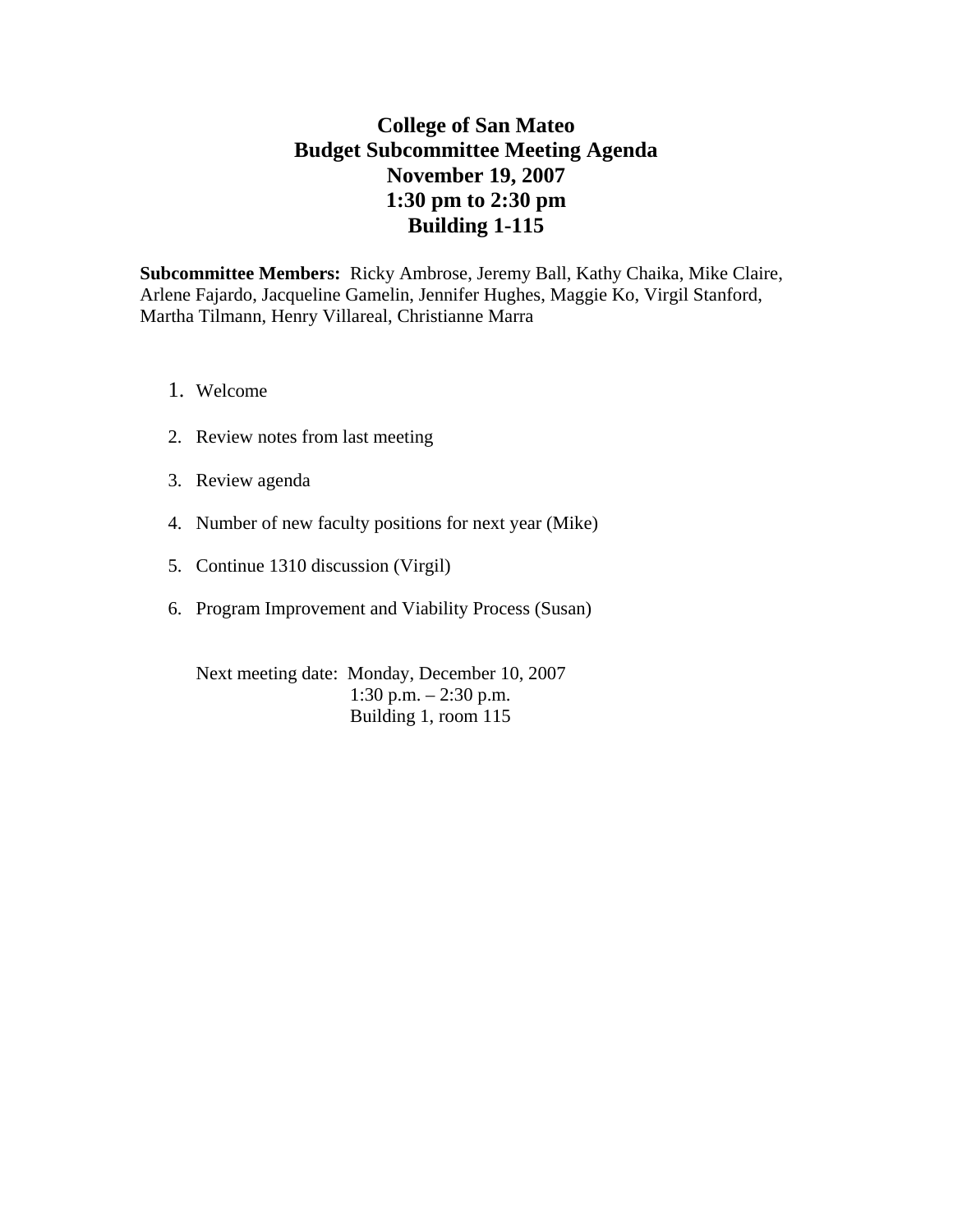# **College of San Mateo Budget Subcommittee Meeting Agenda November 6, 2007 1:30 p.m. to 3:30 p.m. Building 5, Staff Dining Room**

**Subcommittee Members:** Ricky Ambrose, Jeremy Ball, Amber Bruce, Mike Claire, Susan Estes, Arlene Fajardo, Jacqueline Gamelin, Jennifer Hughes, Maggie Ko, Christianne Marra, Virgil Stanford, Martha Tilmann, Henry Villareal

- 1. Welcome
- 2. Review notes from last meeting
- 3. Review agenda
- 4. Discussion on multi-year financial plan (Virgil)
- 5. 1310 update and discussion (Virgil)
- 6. Review of low load programs (Susan)
- 7. Comparative spread sheet for reassigned time (Susan)
- 8. Develop recommendation for number of fulltime faculty members (Mike)
- 9. Review additional staffing needed with the new Division consolidation (Mike)
- 10. Old business
- 11. New business
- 12. Set agenda for next meeting

Next meeting dates: November 19, 2007 December 10, 2007 Time: 1:30 p.m. to 3:00 P.M. Location: 1-115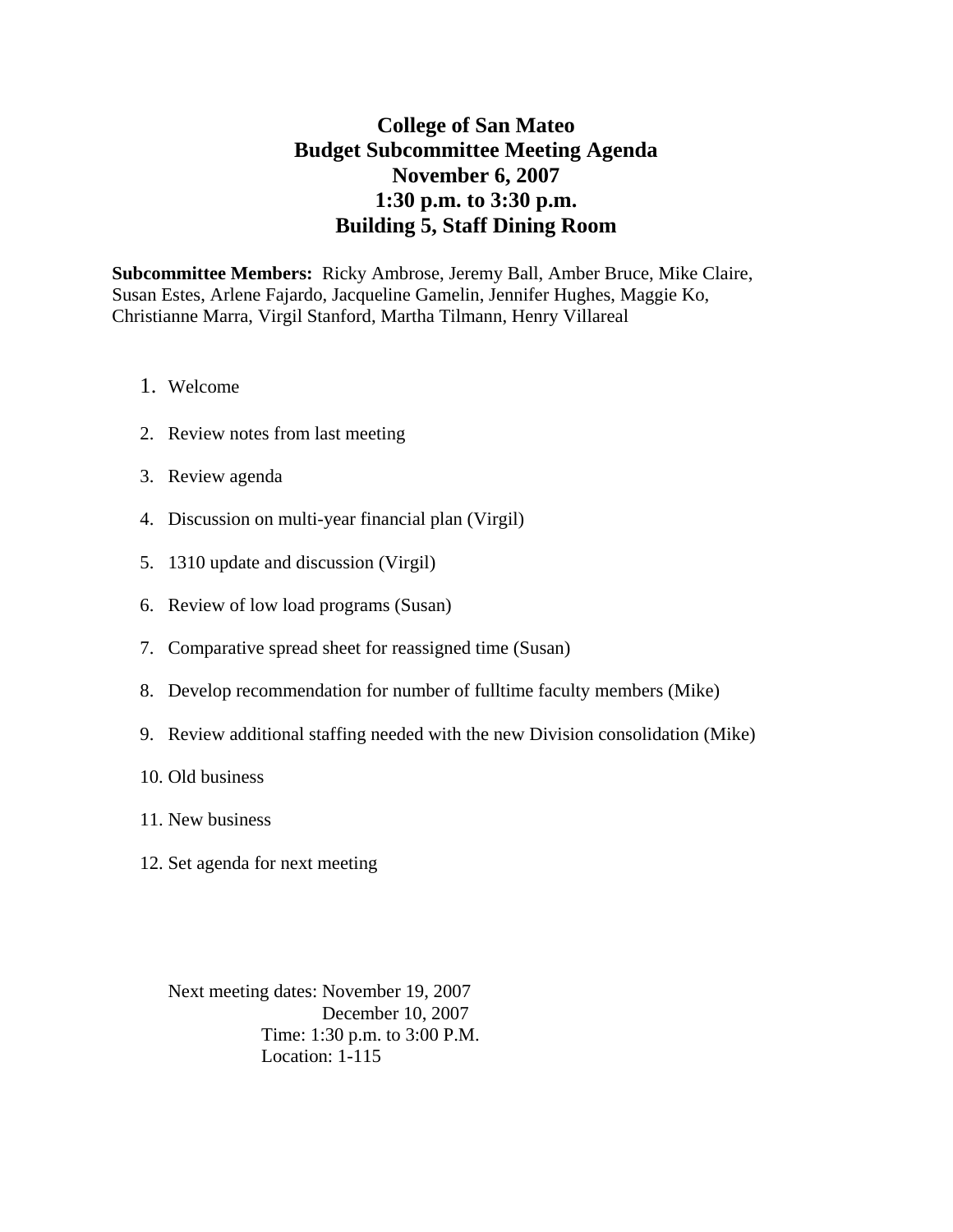### **Budget Subcommittee Meeting Agenda October 8, 2007 1:30 p.m. to 3:00 p.m. Building 1-115**

**Subcommittee Members:** Ricky Ambrose, Jeremy Ball, Mike Claire, Laura Demsetz, Susan Estes, Arlene Fajardo, Jacqueline Gamelin, Jennifer Hughes, Maggie Ko, Virgil Stanford, Martha Tilmann, Henry Villareal, Christianne Marra

- 1. Welcome
- 2. Review notes from last meeting
- 3. Review agenda
- 4. Update on the District Committee on Budget & Finance Meeting
- 5. 2007-08 Final Budget Reports
- 6. Other business/items
- 7. Set agenda for next meeting
- 8. Next meeting dates: November 19, 2007 December 10, 2007 Time: 1:30 p.m. to 3:00 p.m. Location: 1-115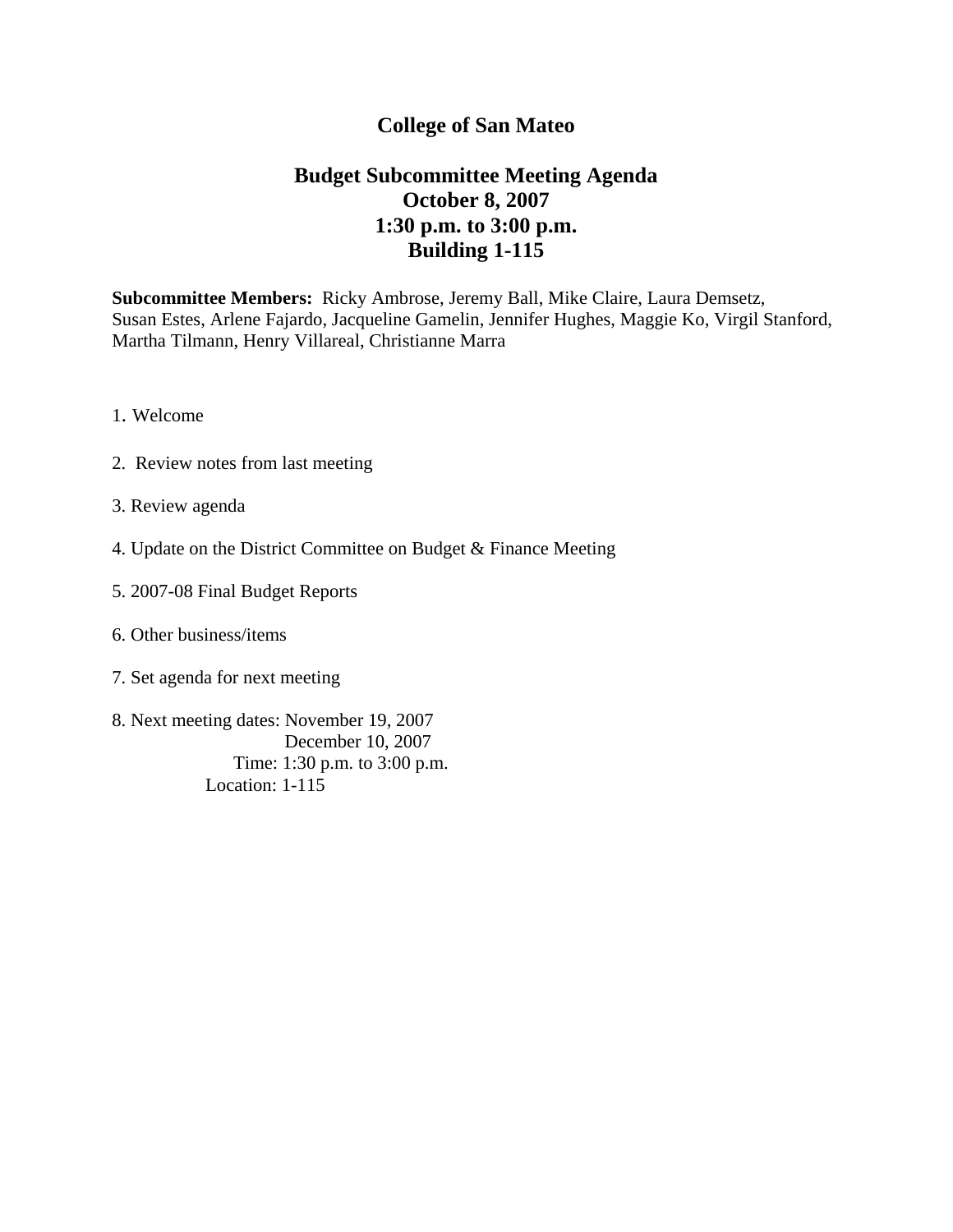### **Budget Subcommittee Meeting Agenda May 14, 2007 1:30 to 3:00 pm Building 1, Room 115**

- 1. Welcome
- 2. Review notes from last meeting
- 3. Review agenda
- 4. Continue discussions on budget revisions
- 5. Old business
- 6. New business
- 7. Set agenda for next meeting
- 8. Set next meeting date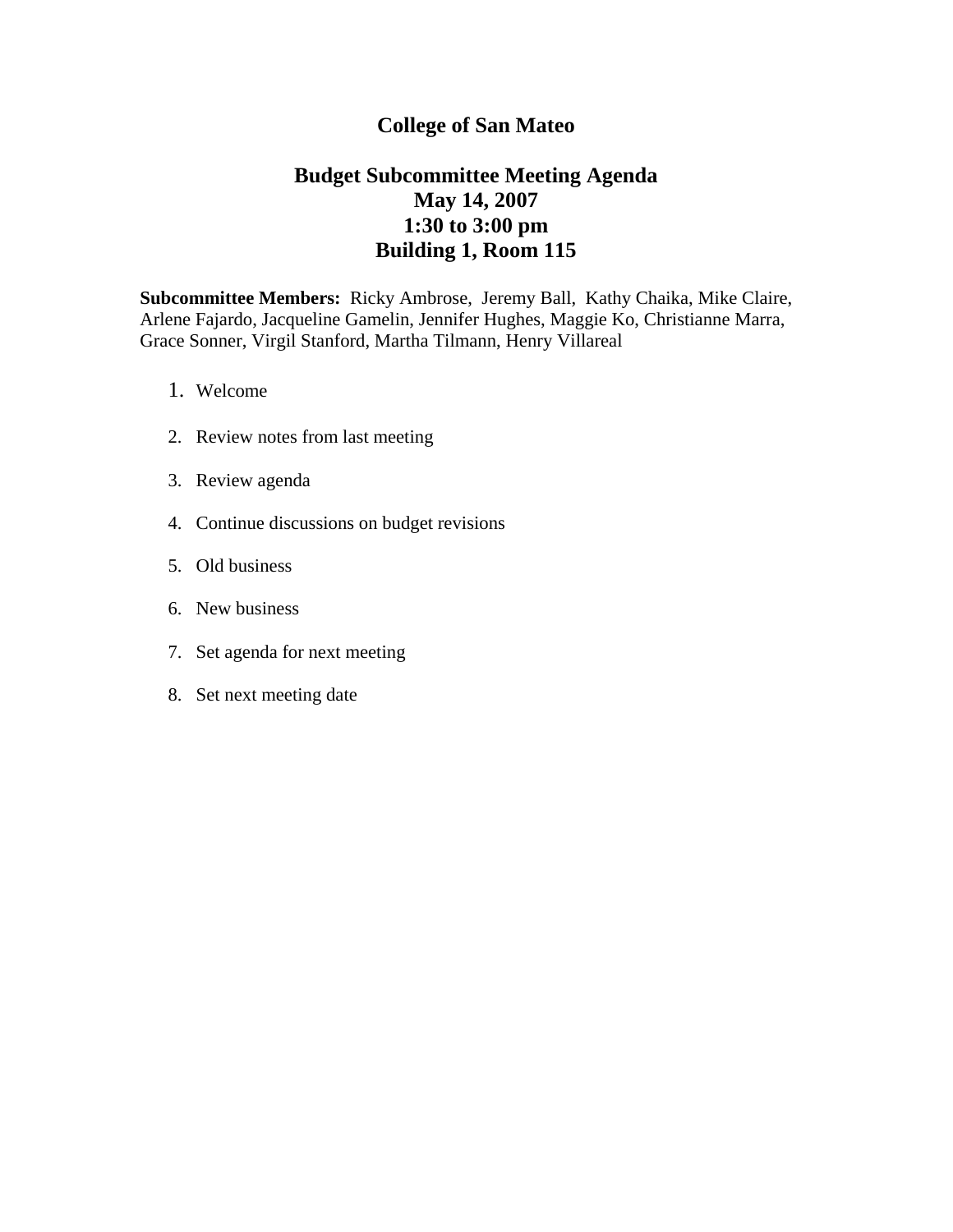### **Budget Subcommittee Meeting Agenda April 23, 2007 1:30 to 3:00 pm Building 1, Room 115**

- 1. Welcome
- 2. Review notes from last meeting
- 3. Review agenda
- 4. Enrollment and Retention (Jackie Gamelin)
- 5. Continue discussions on budget revisions
- 6. Old business
- 7. New business
- 8. Set agenda for next meeting
- 9. Set next meeting date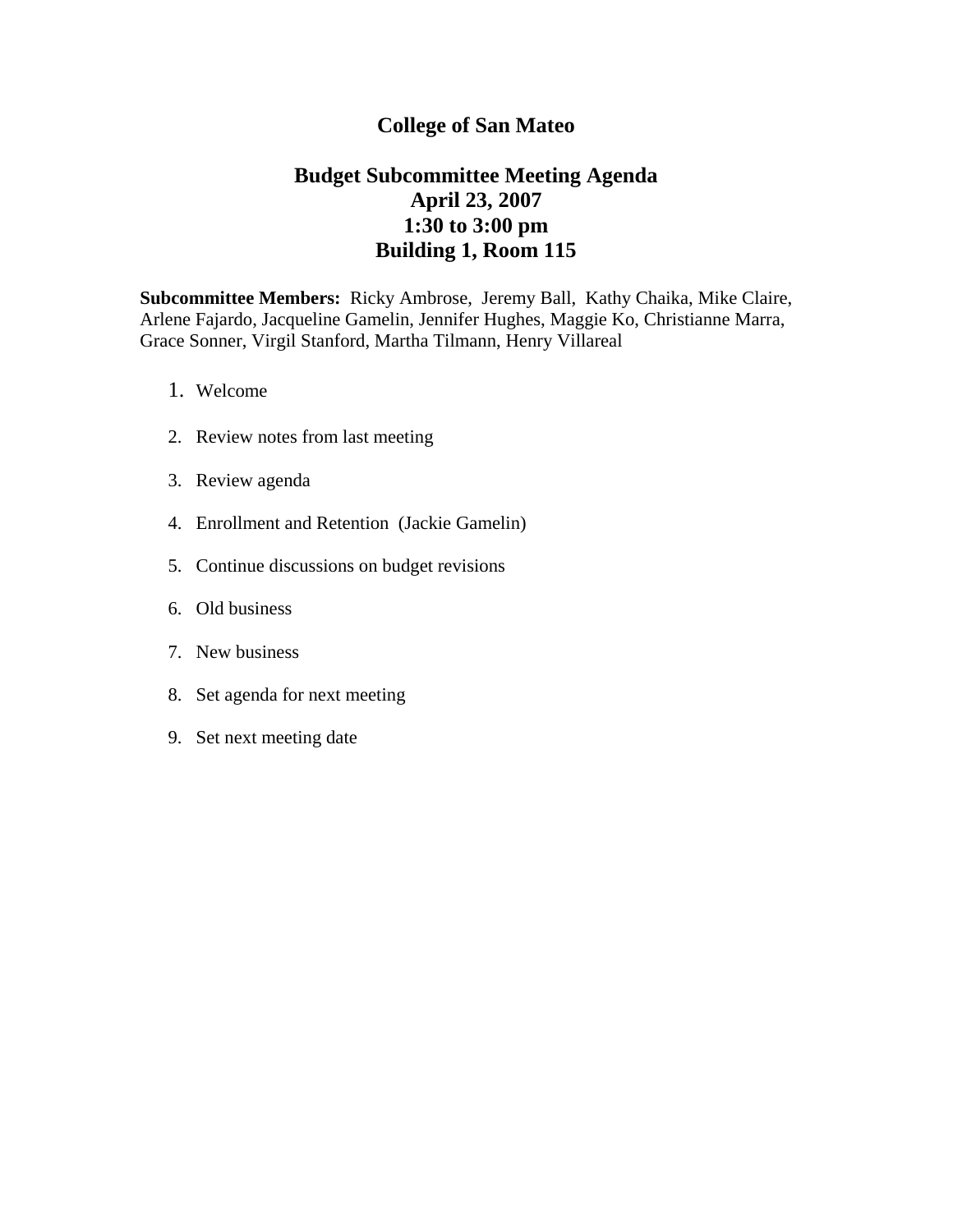### **Budget Subcommittee Meeting Agenda April 9, 2007 1:30 to 3:00 pm Building 1, Room 115**

- 1. Welcome
- 2. Review notes from last meeting
- 3. Review agenda
- 4. Distribute Organizational charts.
- 5. Continue discussion on possible ways to reduce the budget.
- 6. Old business
- 7. New business
- 8. Set agenda for next meeting
- 9. Set next meeting date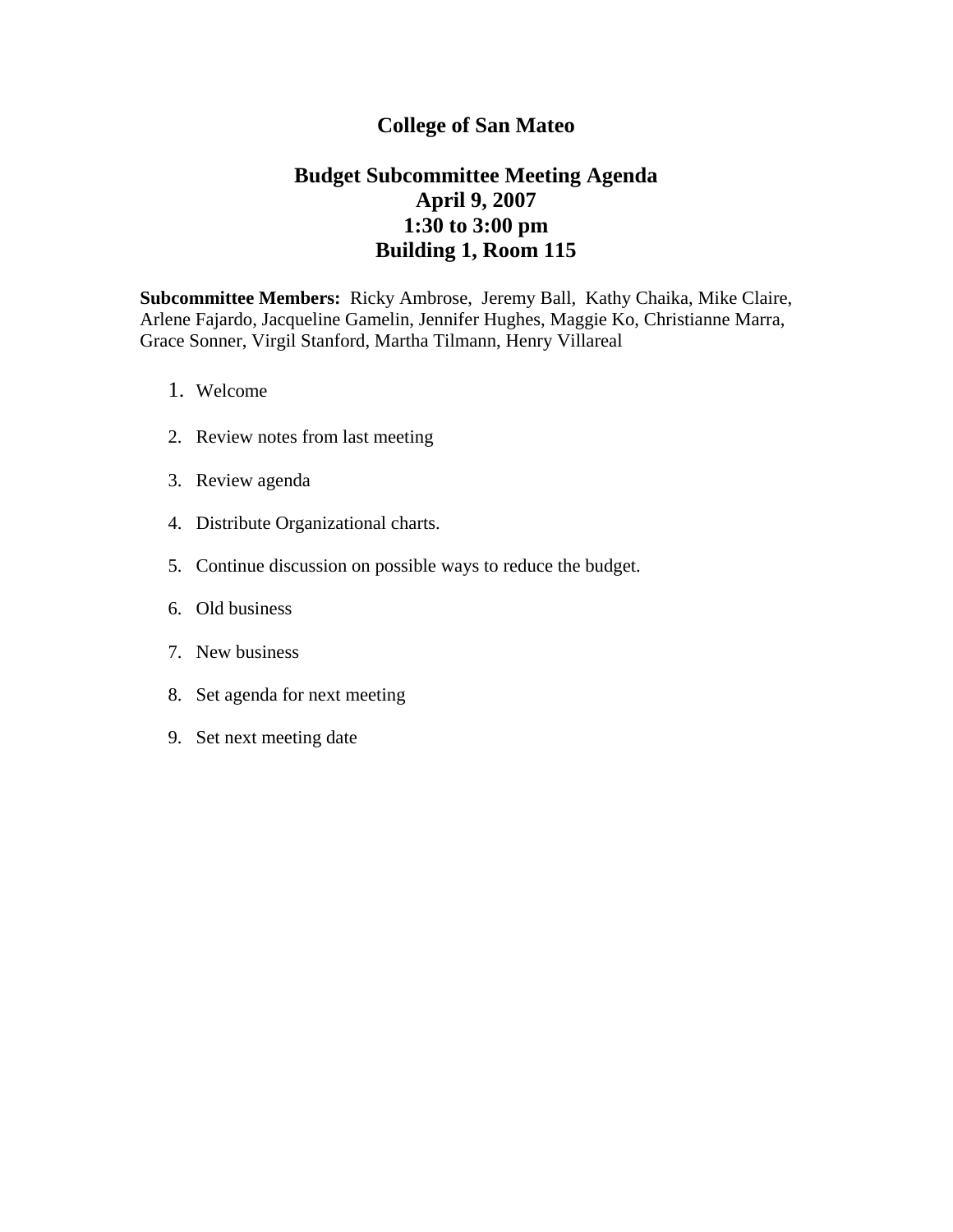### **Budget Subcommittee Meeting Agenda March 19, 2007 1:30 to 3:00 pm Building 1, Room 115**

**Subcommittee Members:** Ricky Ambrose, Jeremy Ball, Kathy Chaika, Mike Claire, Arlene Fajardo, Jacqueline Gamelin, Jennifer Hughes, Maggie Ko, Christianne Marra, Grace Sonner, Virgil Stanford, Martha Tilmann, Henry Villareal

- 1. Welcome
- 2. Review notes from last meeting
- 3. Review agenda
- 4. Discussion on retention and projected deficit (Jackie Gamelin)
- 5. Updating from committee:
	- **List of low enrollment programs**
	- List of all vacant but funded positions
	- **Information on faculty release time**
- 6. Old business
- 7. New business
- 8. Set agenda for next meeting
- 9. Set next meeting date

#### **College of San Mateo**

# **Budget Subcommittee Meeting Agenda March 5, 2007 1:30 to 3:00 pm Building 1, Room 115**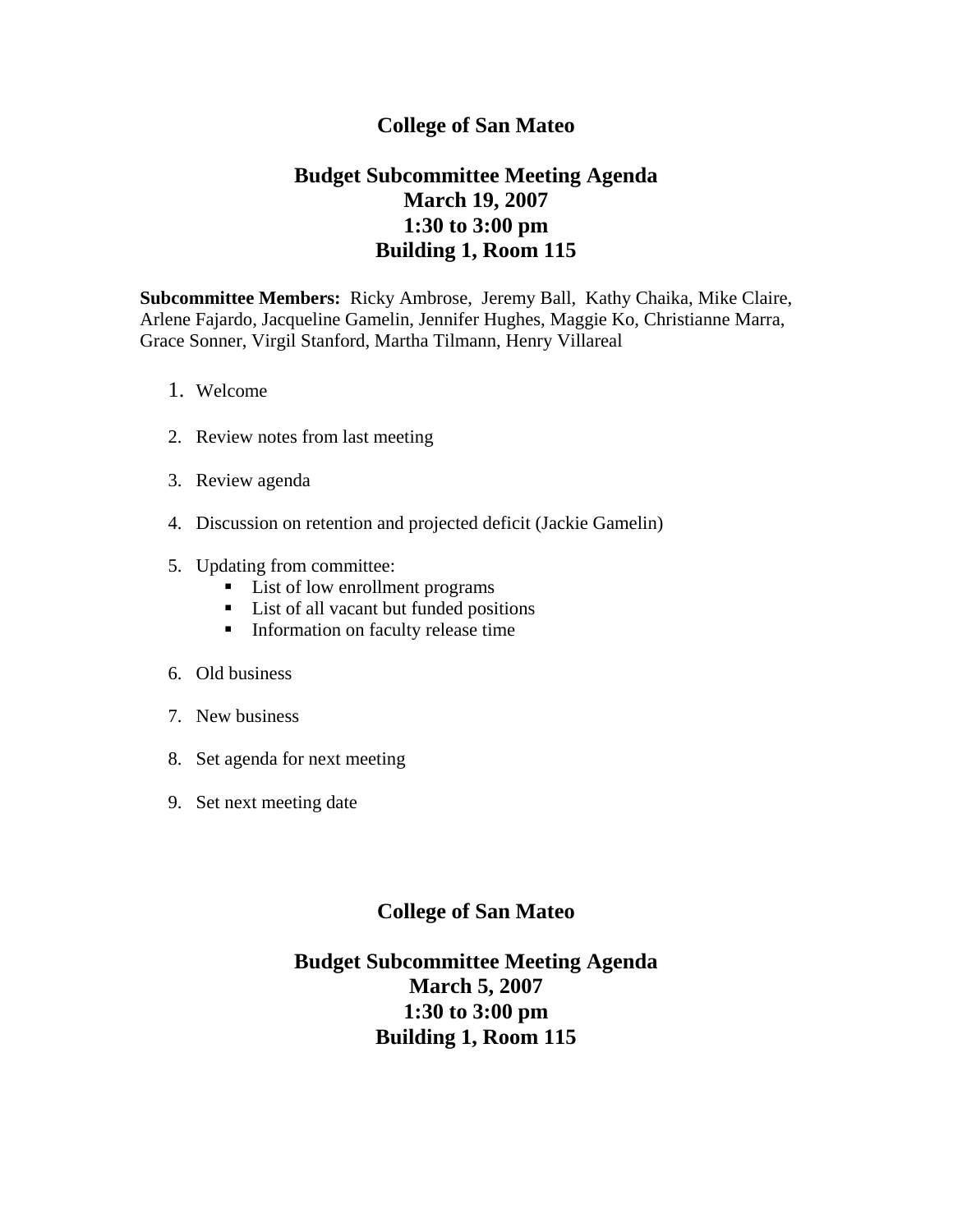**Subcommittee Members:** Ricky Ambrose, Jeremy Ball, Kathy Chaika, Mike Claire, Arlene Fajardo, Jacqueline Gamelin, Jennifer Hughes, Maggie Ko, Christianne Marra, Grace Sonner, Virgil Stanford, Martha Tilmann, Henry Villareal

10.Welcome

- 11. Review notes from last meeting
- 12. Review agenda
- 13. Brain storming session on possible budget reductions
- 14. Old business
- 15. New business
- 16. Set agenda for next meeting
- 17. Set next meeting date

### **College of San Mateo**

# **Budget Subcommittee Meeting Agenda February 12, 2007 1:30 pm to 2:30 pm Building 1-115**

- 1. Welcome
- 2. Review notes from last meeting
- 3. Review agenda
- 4. Report back from district meeting (Rick Ambrose, Virgil Stanford)
- 5. Utility follow-up (Jackie Gamelin)